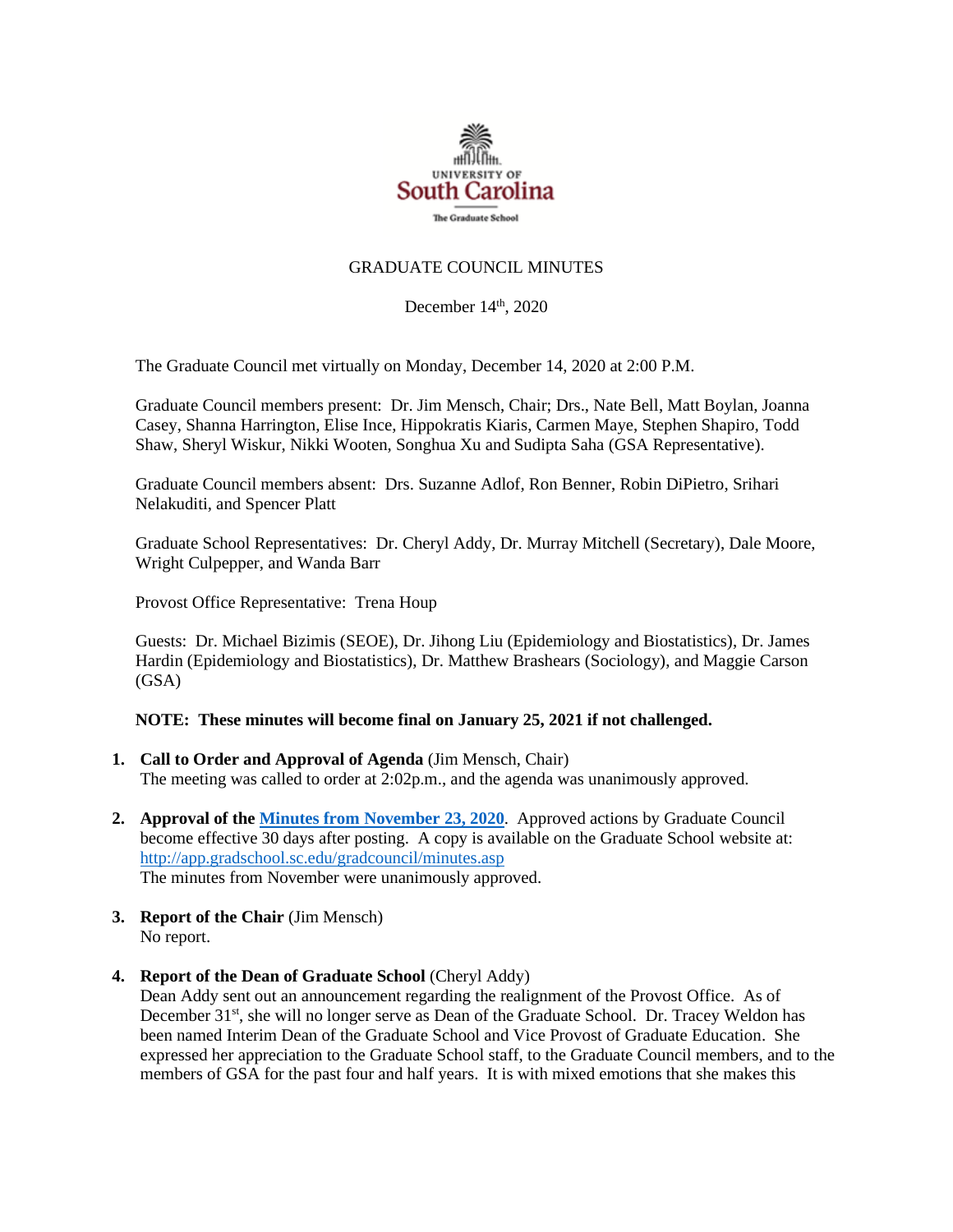change. For a variety of reasons, she thinks that the change is good for her, and she also hopes that the change will be good for all.

## **5. Report of the Secretary of the Graduate Council** (Murray Mitchell)

Dr. Mitchell thanked Dean Addy for her leadership in the Graduate School generally, graduate issues more broadly, and Graduate Council more specifically. It has been a pleasure working with her. He appreciates her command of policy related issues and guidelines.

### **6. Report on Professional Development** (Wright Culpepper)

Wright reported that he had a couple of discussions about partnering with the Career Center regarding some CV and resume workshops, workshops on applying for federal jobs, and perhaps some MBTI assessments through the Career Center as well. The Graduate School is hoping to conduct either with VPR Office or the group who runs the "Graduation with Leadership Distinction Program" to do some virtual poster preparation sessions. Discover UofSC will be held in a virtual platform at the end of Spring semester and students will have a lot of questions and concerns about putting a poster presentation in a virtual format. We plan to offer opportunities for students to be trained either from a holistic standpoint or using the direct vendor platform that they will be working with for Discover UofSC.

The Presidential Fellowship nomination process window is now open. We are happy to report that the Fellowship funding has been increased from \$8,000 per academic year to \$10,000 per academic year. This means that the Ph.D. recipients will receive \$40,000 over four years to supplement their funding. Nominations must come from the graduate directors to send a nomination letter on behalf of an admitted Ph.D. or an MFA student from their programs. Programs can nominate up to two students—not two students per department but per program. They do have to nominate both students in the same round. There will be three rounds: January, February, and March. Both nominations per program must be nominated in the same round. All graduate directors and program administrators were sent a detailed email on the nomination process. The Committee is no longer requiring the GRE as a nomination factor. There will be a total of ten to twelve Presidential Fellows selected.

### **7. Report of the Graduate Student Association Representative** (Sudipta Saha)

Sudipta thanked Dean Addy for her staunch advocacy for graduate students. Over the past few years, the graduate students received enhanced attention and recognition from university offices, which he feels would not have happened without her. She has always been very supportive and receptive to our comments, requests, and concerns.

This semester has been a strange one. The GSA was worried about how much traction they would get from the student community as a whole because of this pandemic. In retrospect, they pivoted well. He has been involved in GSA for past couple of years, and he can see the increased representation they are having from the students. The virtual platform may have worked well for the graduate students to be more involved.

This semester GSA enhanced their communication with university offices. They had established continuing dialogs with Office of the President, Provost, and VP of Diversity Equality Inclusion, VP of Research, Career Center and Housing. They also made their relationship with the International Student Services (ISS) stronger because they share some common entity. Mutual partnership with them will benefit the students greatly. This semester, ISS conducted training on cultural diversity and inclusion for the graduate students in partnership with GSA.

GSA organized two back-to-back townhall meetings, along with the bi-weekly general body meeting. The turnout has been great due to the online platforms. This gives us a new realization that when this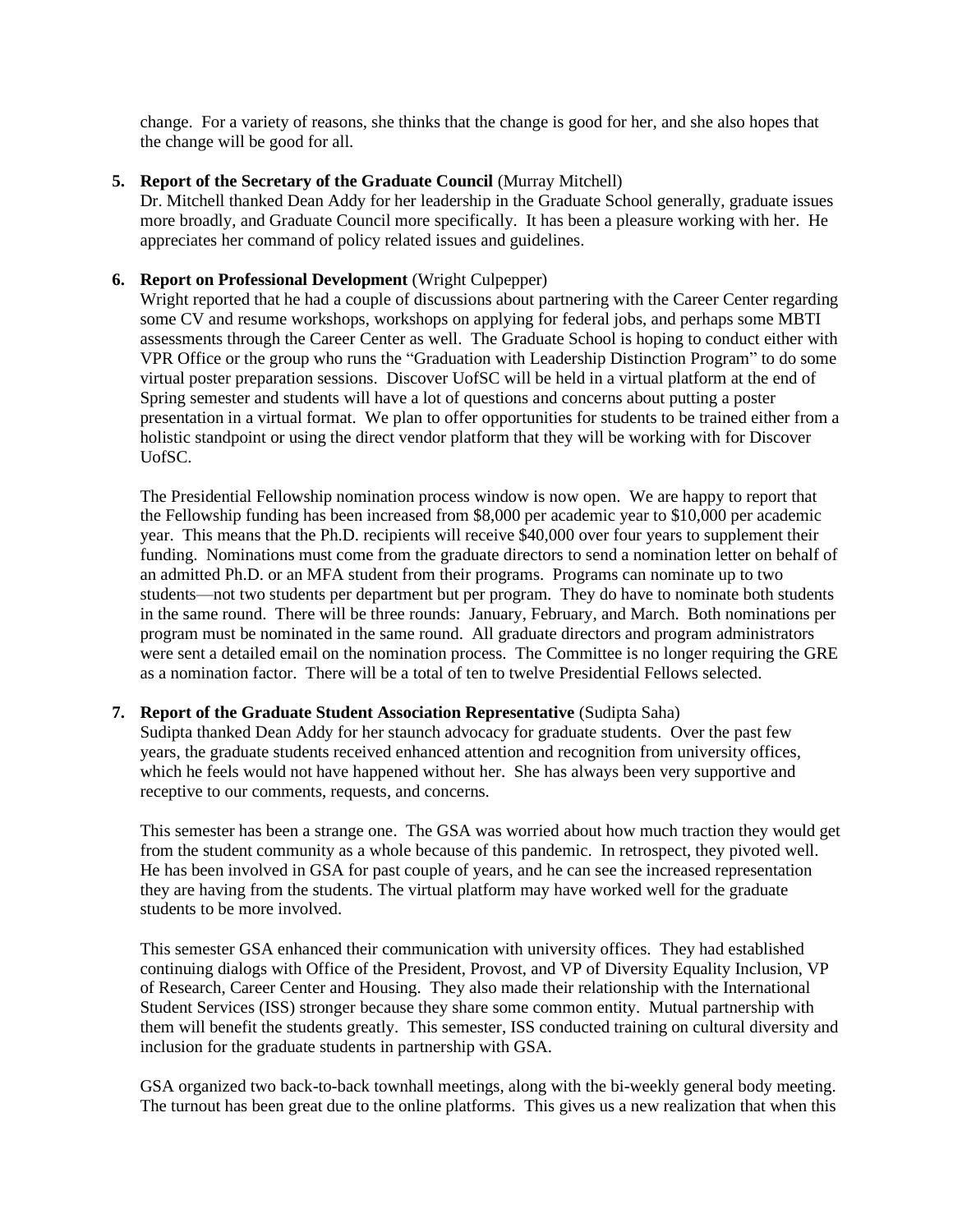pandemic is over, they possibly will need to keep the virtual option open---the hybrid model will probably work the best.

On December 7th, GSA Treasurer, Christopher Eddy, spoke on behalf of the Graduate Student Association (GSA) at the Presidential Commission on University History. He said the following:

"Too often, the University of South Carolina fails to live up to the ideals laid out in our Carolinian Creed: respecting the dignity of all persons; respecting the rights and property of others; discouraging bigotry, and striving to learn from differences in people, ideas and opinions.

Far too often, our reality has deviated significantly from these ideals and it's keeping with them that we must call out the shortcomings exemplified in: *Sims Hall*, the *Strom Thurmond Wellness and Fitness Center*, and most importantly*, the role of our institution in displacing Columbia's Historic Ward 1 community*.

It is the hope of the Graduate Student Association that future generations at UofSC won't need to continue putting up plaques or signs to correct for the decisions that we're making today… Rather, that they can use those funds in commemorating the bold actions that we were willing to take to align our actions with our ideals"

To find out more information about the Presidential Committee on University History, head to this website → [https://sc.edu/about/our\\_history/presidential\\_commission.php](https://sc.edu/about/our_history/presidential_commission.php)

On December 7th, GSA President, Maggie Carson, spoke with the University Housing officials. Currently, there are no dorms/housing for graduate students. The UofSC vacated the previous one (known as Carolina Gardens) for renovation in 2016. Since then, there has been little to no progress about this. GSA brought this to their attention and advocated for better accommodations for graduate students.

### **8. Report of the Academic Policy and Practices Committee** (Nikki Wooten)

Dr. Wooten reported that her Committee has begun working with Dean Addy on the major modification/revision of the Graduate Bulletin. As progress is made, she will update the members of Graduate Council.

**9. Report of the 500/600 Level Courses, Distributed Learning and Special Topics Courses** (Murray Mitchell)

This report is presented to Council for informational purposes only; no action is necessary.

# **500/600 Courses for December 2020 Grad Council**

(CCP = Course Change Proposal; NCP=New Course Proposal)

None at this time.

#### **Distributed Learning Proposals**

None at this time.

#### **Special Topics Course Proposals**

These proposals will now go directly to the Registrar for scheduling.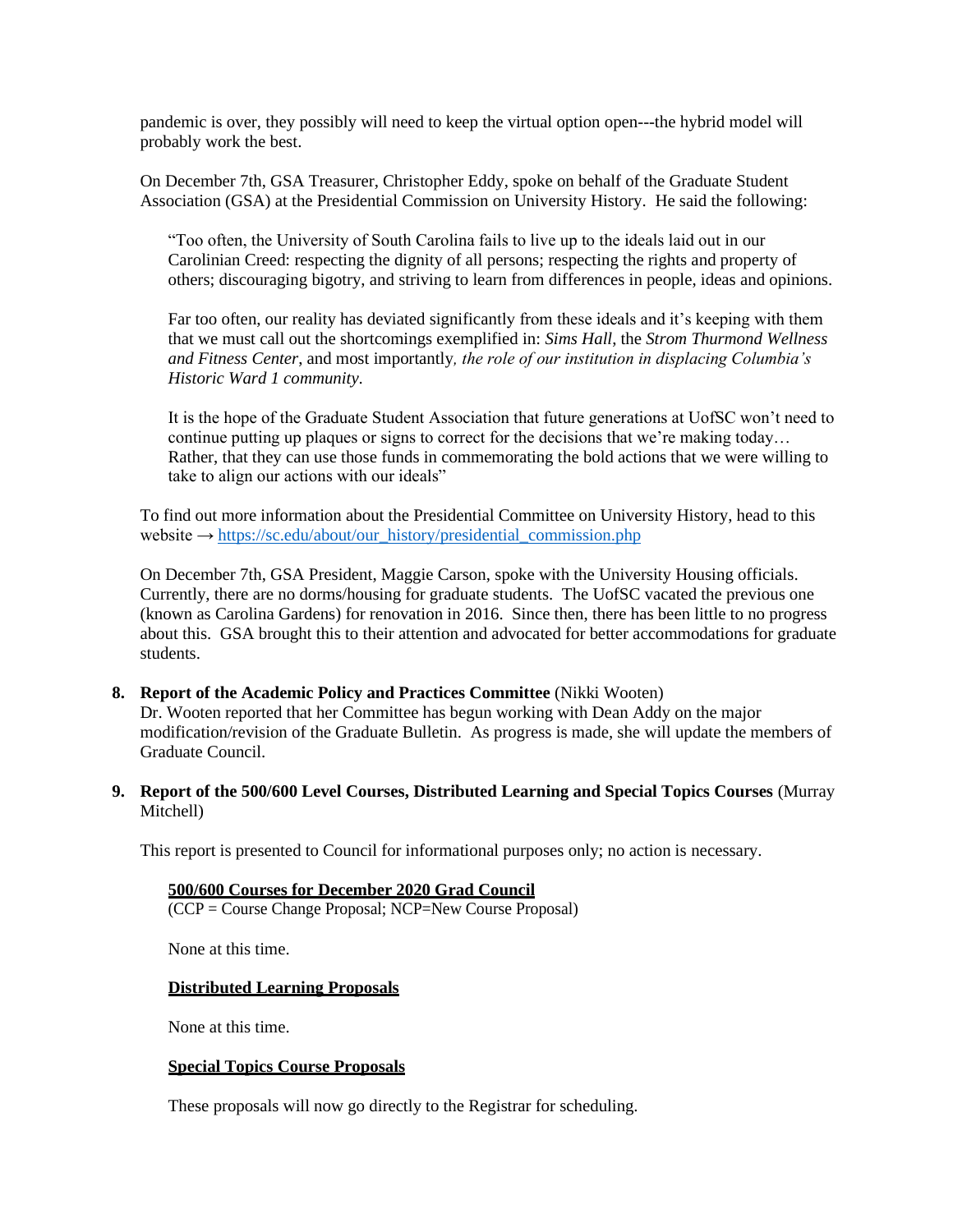### **10. Associate Graduate Faculty Nominations** (Murray Mitchell)

| Name:    | <b>Dwayne Alleyne (DNP)</b>   |
|----------|-------------------------------|
| Program: | College of Nursing            |
| Term:    | Fall 2020 - Fall 2026         |
| Name:    | Sabra Custer (DNP)            |
| Program: | College of Nursing            |
| Term:    | Fall 2020 - Fall 2026         |
| Name:    | <b>Joy Deupree</b> (PhD)      |
| Program: | College of Nursing            |
| Term:    | Fall 2020 - Fall 2026         |
| Name:    | Jacqueline Haverkamp (DNP)    |
| Program: | College of Nursing            |
| Term:    | Fall 2020 - Fall 2026         |
| Name:    | Dianna Inman (DNP)            |
| Program: | College of Nursing            |
| Term:    | Fall 2020 - Fall 2026         |
| Name:    | <b>Christy Jeffcoat (DNP)</b> |
| Program: | College of Nursing            |
| Term:    | Fall 2020 - Fall 2026         |
| Name:    | Kathleen LaSala (PhD)         |
| Program: | College of Nursing            |
| Term:    | Fall 2020 - Fall 2026         |
| Name:    | <b>Margaret Selph (DNP)</b>   |
| Program: | College of Nursing            |
| Term:    | Fall 2020 - Fall 2026         |
| Name:    | <b>Kimberly Taylor (DNP)</b>  |
| Program: | College of Nursing            |
| Term:    | Fall 2020 - Fall 2026         |

*These nominations were unanimously approved by Graduate Council.*

- **11. Fellowships and Scholarships Committee** (Joanna Casey) No report.
- **12. Report of Science, Math, and Related Professional Programs Committee** (Hippokratis Kiaris)

Below is a list of proposals reviewed by the Committee. Each curricular action can be viewed at this Public Agenda review site:

<https://www.sc.edu/programproposal/agenda/?id=94&code=GCO>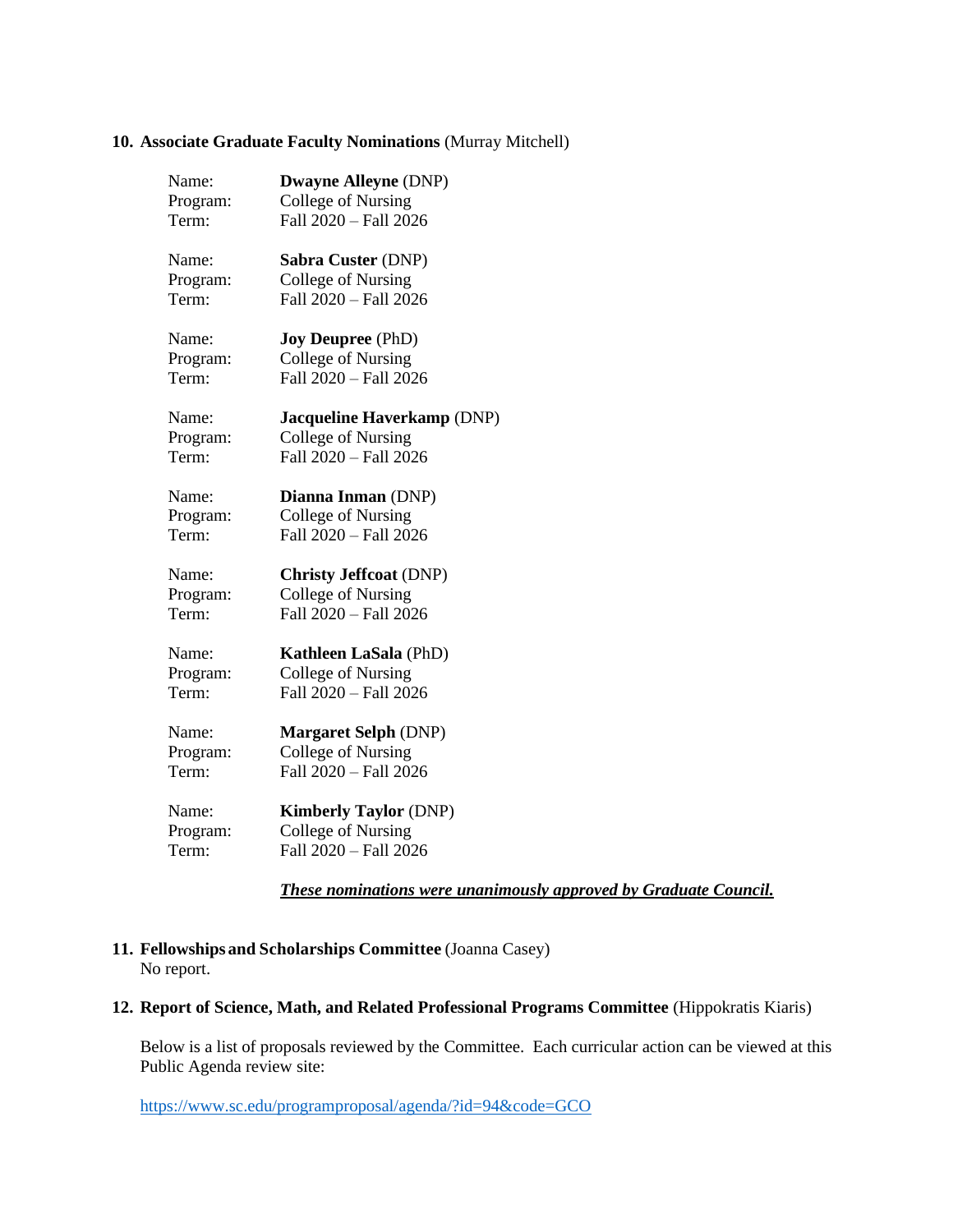At this Public Agenda link, the individual proposals are not live-linked, but agenda items are listed in alphabetical order. To view the full proposals, GC members and Committee Chairs still need to go to the Committee Review site, and filter for "Committees", then for the "Committee" called "Added to Grad Council agenda."

- **CHME Major / Degree Program**, Ph.D. in Chemical Engineering, Engineering and Computing, Change Program: Fall 2021
- **EPBO Academic Certificate**, Maternal and Child Health Certificate Program, Public Health, New Program: Fall 2021
- **EXSC Major / Degree Program**, MS in Exercise Science, Joint Degree with Hamad Bin Khalifa University, Public Health, Change Program: Fall 2021
- **MATH Major / Degree Program**, Ph.D. in Mathematics, Arts and Sciences, Change Program: Fall 2021
- **STAT 772**, Binary Dose Response Theory and Methods, Arts and Sciences, Delete an Existing Course: Fall 2022
- **STAT 777**, Statistics Phylogenetics and Molecular Evolution, Arts and Sciences, Delete an Existing Course: Fall 2022

# *These proposals were unanimously approved by Graduate Council.*

# **13. Report of the Humanities, Social Sciences, Education, and Related Professional Programs Committee** (Murray Mitchell for Robin DiPietro)

Below is a list of proposals reviewed by the Committee. Each curricular action can be viewed at this Public Agenda review site:

<https://www.sc.edu/programproposal/agenda/?id=94&code=GCO>

At this Public Agenda link, the individual proposals are not live-linked, but agenda items are listed in alphabetical order. To view the full proposals, GC members and Committee Chairs still need to go to the Committee Review site, and filter for "Committees", then for the "Committee" called "Added to Grad Council agenda."

- **ART Major / Degree Program**, MA in Media Arts, Arts and Sciences, Change Program: Fall 2021
- **EDLP 737** (3) Anti-racist Leadership, Education, NCP: Spring 2021
- **MUED 752** (3) Psychology of Music, Music, CCP: Spring 2021
- **MUED 753** (3) Instrumental Development and Related Materials, Music, CCP: Spring 2021
- **MUED 785** (3) Measurement and Evaluation of Music Learning, Music, CCP: Spring 2021
- **MUED 793** (1 3) Topics in Music Education, Music, CCP: Spring 2021
- **MUSC 742** (3) Music History for Educators, Music, CCP: Spring 2021 \*\* This course is being renumbered to 542 and will be routed to the Committee on Curricula and Courses (to report to the Faculty Senate)\*\*
- **ZZBA Academic Certificate**, Graduate Certificate in Strategic Innovation, Business, New Program: Fall 2021